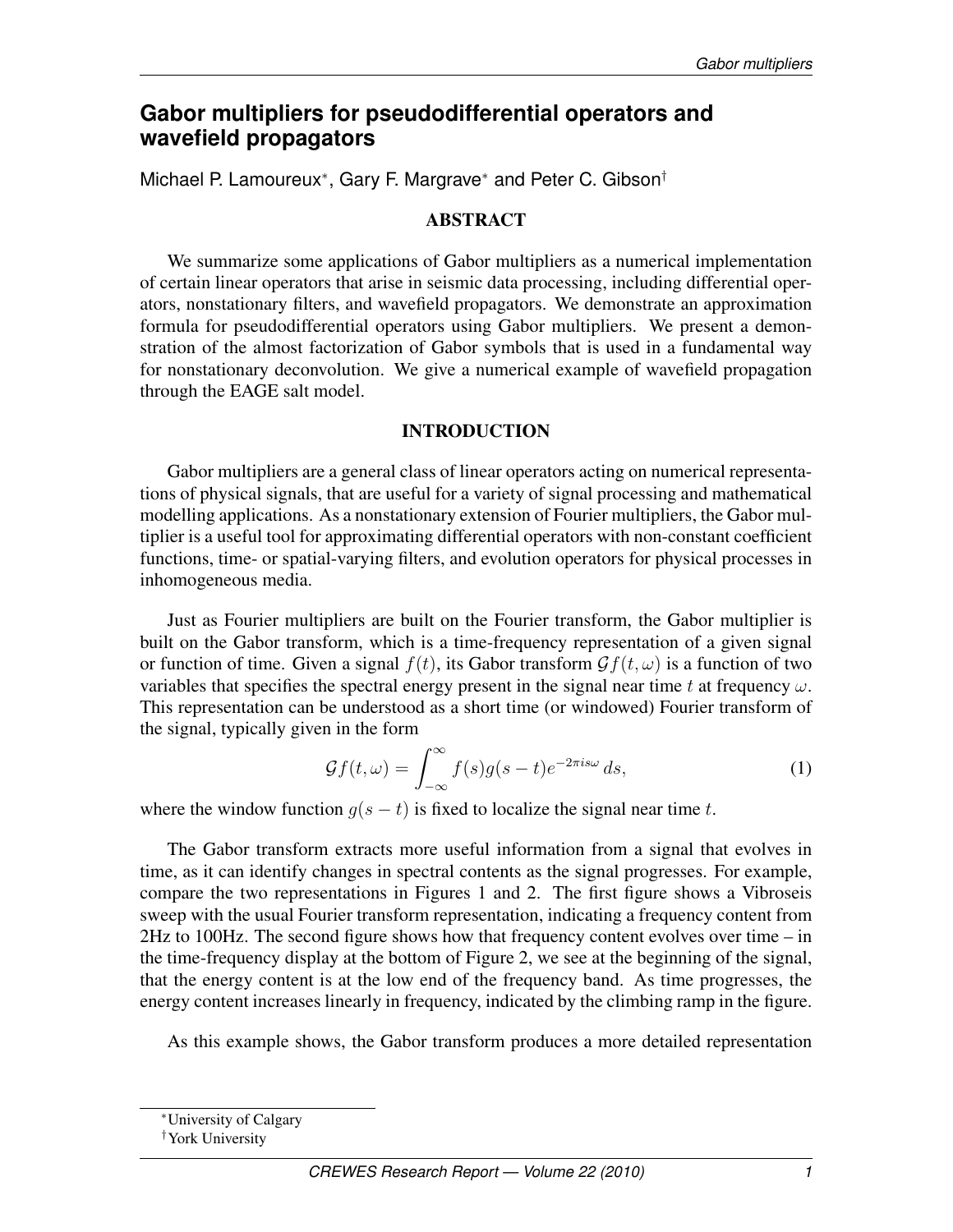

FIG. 2. A synthetic Vibroseis sweep, 2 to 100 Hz, and Gabor transform.

of the signal as it evolves in time. The Gabor multiplier is an operator that acts directly on this more detailed representation of the signal, and as a result, the Gabor multiplier can make a more precise modification of the the signal than is possible in the Fourier domain alone.

In its simplest form, a Gabor multiplier simply modifies a signal in the time-frequency domain by multiplying its Gabor representation  $\mathcal{G}f(t,\omega)$  by a fixed function  $\alpha(t,\omega)$ , and returning to the time domain with the adjoint of the Gabor transform. Denoting this Gabor multiplier as  $G_{\alpha}$ , we can express this operation as the application of three simpler linear operators acting on signal  $f$  in the form

$$
G_{\alpha}f = \mathcal{G}^* M_{\alpha} \mathcal{G}f. \tag{2}
$$

Here G is the Gabor transform operator,  $\mathcal{G}^*$  its adjoint, and  $M_\alpha$  the operation of multiplication by the function  $\alpha$  in the t- $\omega$  space.

By a judicious choice of window  $g(s - t)$  and sampling appropriately in both the time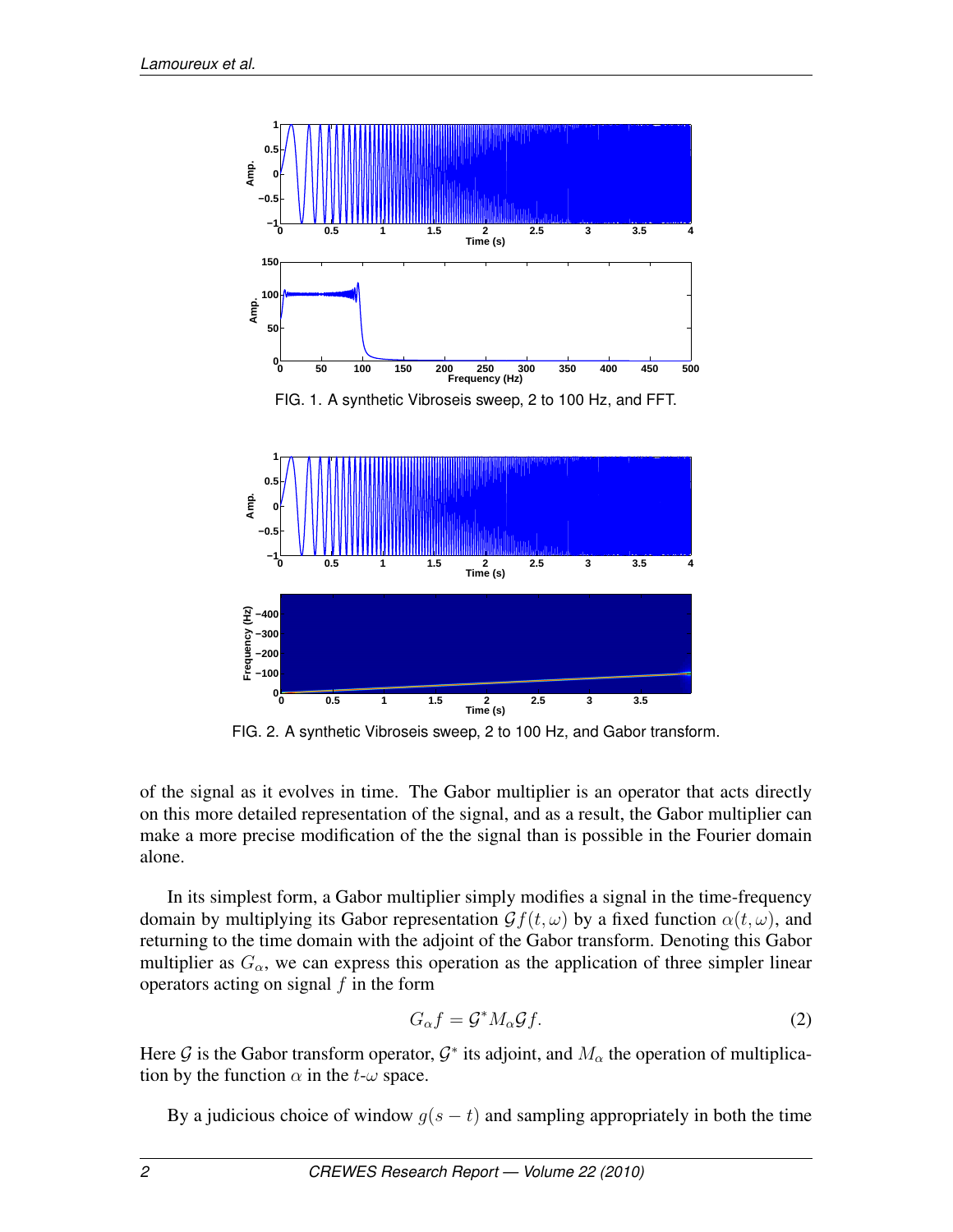and frequency domain, we obtain a fast numerical algorithm that can be implemented using the Fast Fourier Transform, and with an approximate functional calculus that allows us to compose Gabor multipliers through combination of different multipliers  $\alpha$ . (See Lamoureux et al. (2008); Lamoureux and Margrave (2009).)

As an example of a simple Gabor multiplier, consider modifying the signal shown in Figure 3, which represents a Vibroseis sweep that includes the third harmonic. In order to eliminate this harmonic, we modify the signal in the Gabor domain by setting to zero the terms in the upper ramp that represent the harmonic. That is, we choose the multiplier  $\alpha$  to take values zero on the harmonic, and take values one on the fundamental.

The multiplier  $\alpha$  is illustrated by its data plot in Figure 4 and the results of applying this multiplier to the sweep with harmonic is shown in Figure 5. As we see in the figure, the odd harmonic has been smoothly eliminated.



FIG. 3. A synthetic Vibroseis sweep, 2 to 100 Hz, with an odd harmonic.



FIG. 4. The permissible region of frequencies to pass, in t- $\omega$  domain.

It is worth noting that with a stationary filter (eg. a Fourier multiplier), we could remove the harmonics above 100 Hz, say. However, this would not be adequate to remove the lower frequency odd harmonics in the first two seconds of the signal. Thus the nonstationary behaviour of the Gabor multiplier is better suited to harmonic removal in this time-variant signal.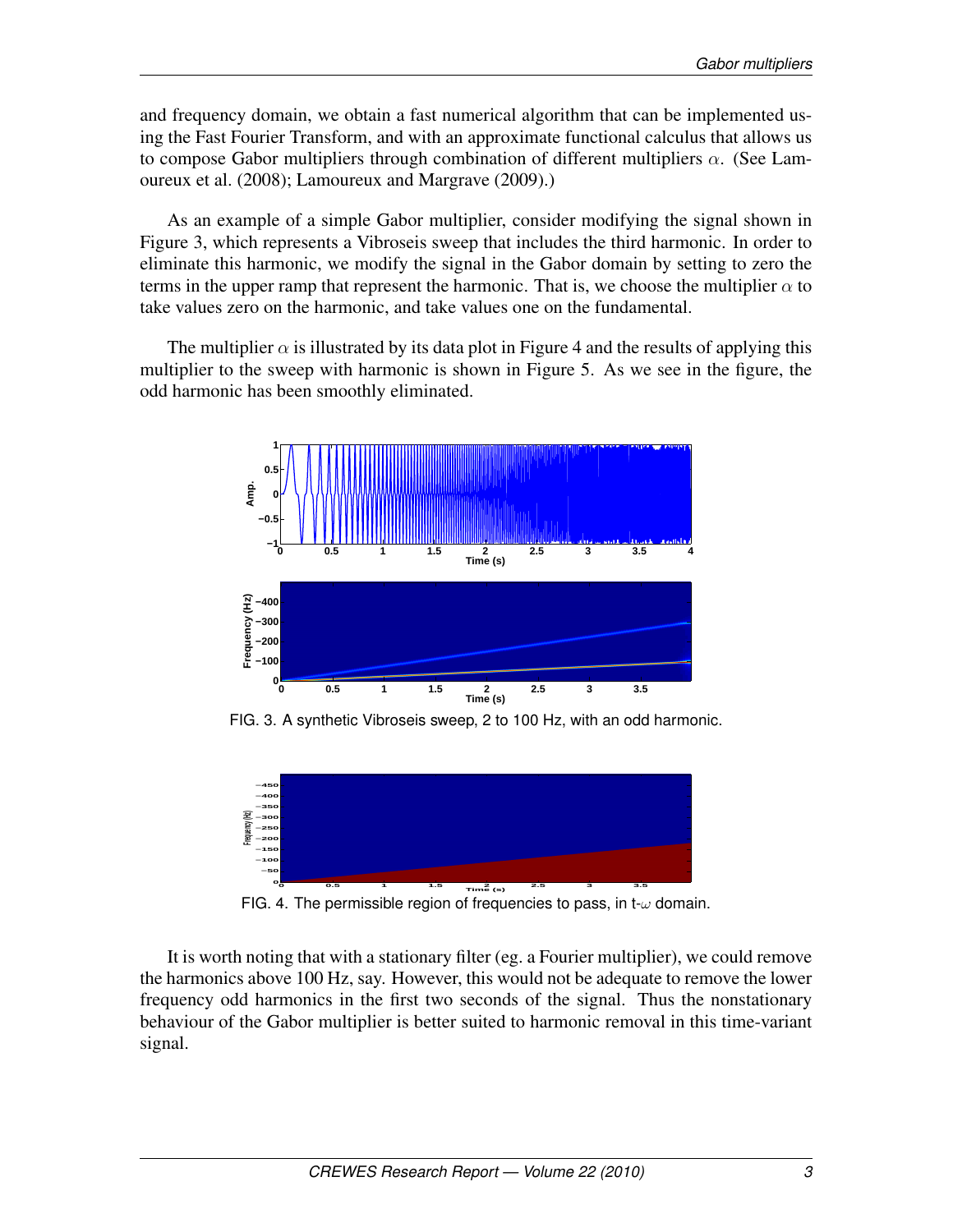

FIG. 5. The result of non-stationary filtering: harmonic is removed.

# GENERALIZED GABOR MULTIPLIERS AND G-FRAMES

By replacing the translated window function  $g(s - t)$  by a discrete family of windows  $q_k(s)$ , one obtains a more general Gabor transform defined by the formula

$$
\mathcal{G}f(t_k,\omega) = \int_{-\infty}^{\infty} f(s)g_k(s)e^{-2\pi i s\omega} ds,
$$
\n(3)

where the point  $t_k$  is the center of mass of window  $g_k$ . Such a transform is useful when it is not necessary to have a uniform partition of the signal space: we use a large window for regions where the signal is relatively stationary, and small regions where the characteristics of the signal are changing quickly.

A good choice of windows will ensure that the adjoint operator  $G^*$  is a left inverse for the generalized Gabor transform. Indeed, the condition that

$$
\mathcal{G}^*\mathcal{G}f = f, \text{ for all signals } f \text{ ,}
$$
 (4)

is equivalent to the partition of unity condition

$$
\sum_{k} |g_k(t)|^2 = 1, \text{ for all } t \text{ in the support of } f. \tag{5}
$$

It is sometime convenient to use one set of windows for the forward transform  $G$  and another set for the inverse (adjoint) transform  $\mathcal{H}^*$  with

$$
\mathcal{H}f(t_k,\omega) = \int_{-\infty}^{\infty} f(s)h_k(s)e^{-2\pi i s\omega} ds.
$$
 (6)

In this case, the requirement that the adjoint operator  $\mathcal{H}^*$  is a left inverse for  $\mathcal{G}$ ,

$$
\mathcal{H}^* \mathcal{G} f = f, \text{ for all signals } f , \qquad (7)
$$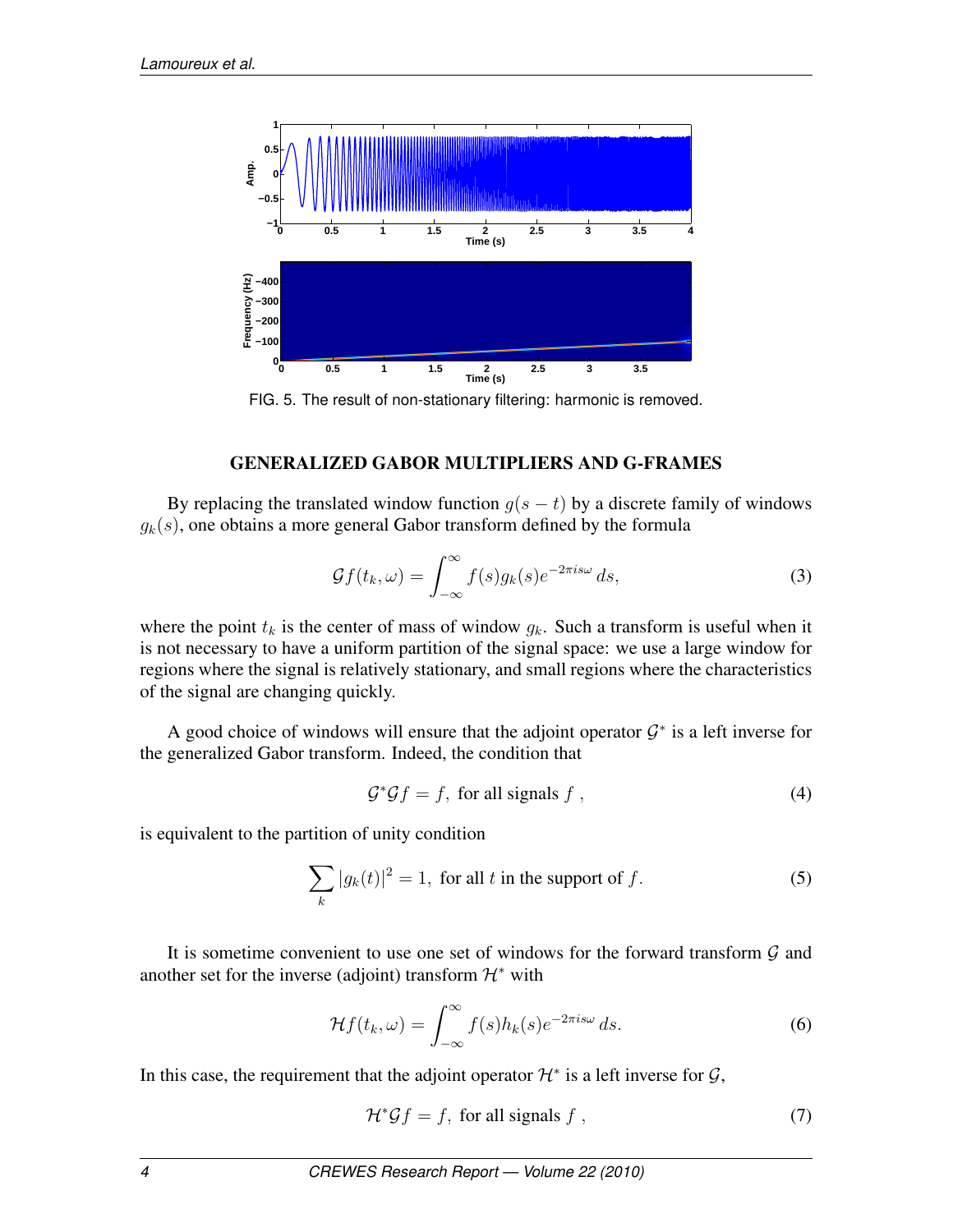is equivalent to requiring a similar partition of unity condition, that

$$
\sum_{k} \overline{h_k(t)} g_k(t) = 1, \text{ for all } t \text{ in the support of } f. \tag{8}
$$

In this case, the Gabor multiplier determined by symbol  $\alpha(t, \omega)$  is given as the operator

$$
G_{\alpha}f = \mathcal{H}^* M_{\alpha} \mathcal{G}f
$$
, for all signals f. (9)

It is straightforward to verify that this multiplier may be written as a sum of operators (summing over the windows), with

$$
G_{\alpha} = \sum_{k} M_{hk}^* C_{\alpha k} M_{gk},\tag{10}
$$

where  $M_{ak}$  is simply multiplication by the window function  $g_k(t)$ ,  $M_{hk}$  is multiplication by the dual window function  $h_k(t)$ , and  $C_{\alpha k}$  is a convolution operator (over time) whose frequency response (as a function of frequency  $\omega$ ) is simply  $\alpha(t_k, \omega)$ .

Thus, the ordinary and generalized Gabor multipliers are sums of localized convolution operators. This is a special case of operators built from a localizing frame.

In general, given a family of (localizing) windows  $g_k$ , a set of dual windows  $h_k$  satisfying a partition of unity condition, and a family of linear operators  $A_k$ , we define the corresponding global operator as

$$
A_{global} = \sum_{k} M_{hk}^{*} A_k M_{gk}.
$$
\n(11)

These global operators have local properties given by the  $A_k$ . The mathematical theory of generalized frames describes in detail the properties of such operators. (See Lamoureux and Margrave (2009); Sun (2006).)

#### PSEUDODIFFERENTIAL OPERATORS

An order-m differential operator (in one dimension) of the form

$$
Kf(t) = \sum_{k=0}^{m} a_k(t) \frac{d^k f}{dt^k}(t)
$$
 (12)

can be represented in the form of an integral operator, with

$$
Kf(t) = \int_{-\infty}^{\infty} \alpha(t,\omega) \hat{f}(\omega) e^{2\pi i \omega t} d\omega,
$$
\n(13)

where

$$
\alpha(t,\omega) = \sum_{k} a_k(t) (-2\pi i \omega)^k \tag{14}
$$

is the symbol of the operator, and  $\hat{f}$  is the Fourier transform of the signal  $f$ .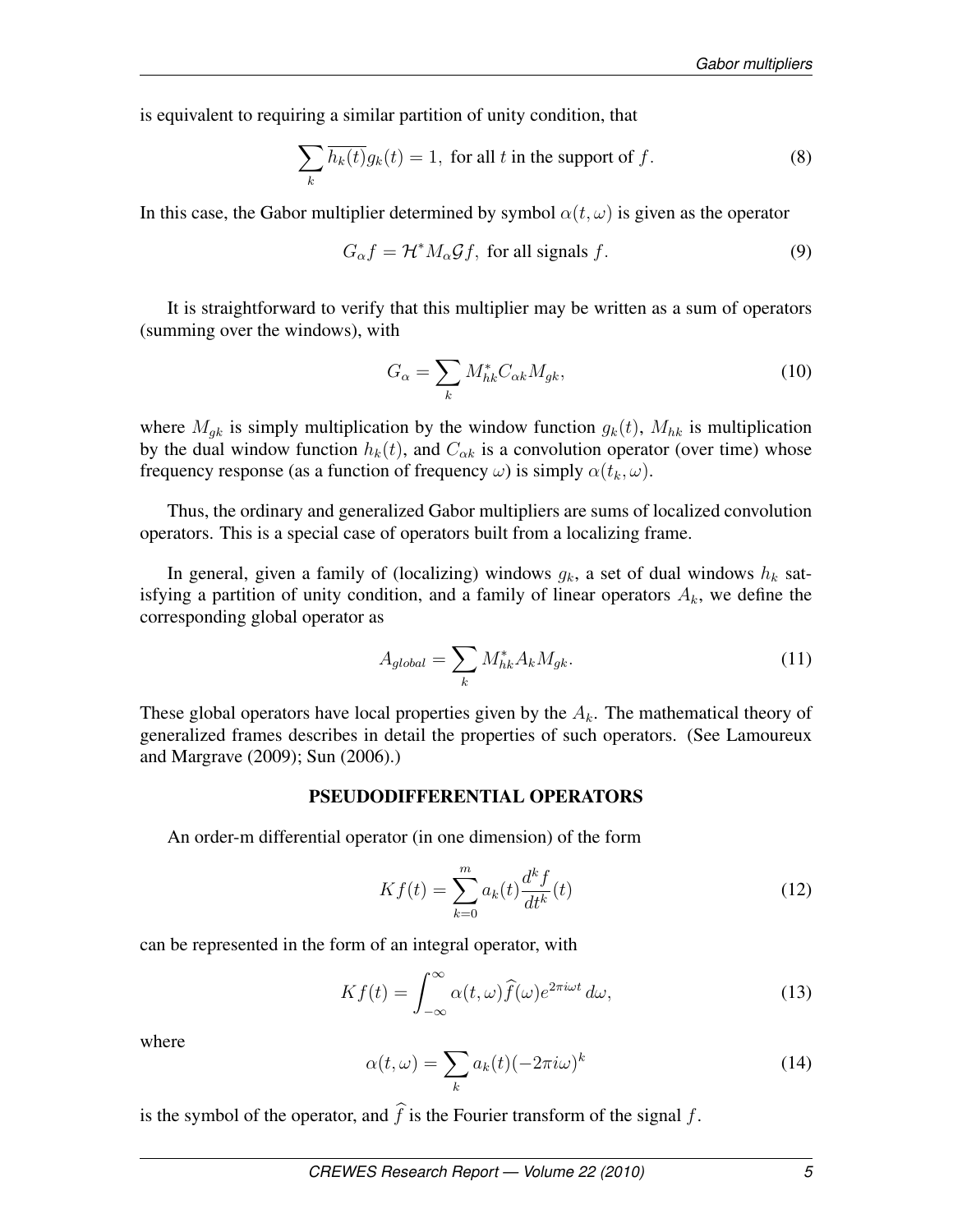More generally, given any function  $\alpha(t, \omega)$  of the two variables  $t, \omega$ , and certain mild conditions on the smoothness and growth of the function at infinity, one can define a pseudodifferential operator  $K_{\alpha}$  on signals f by the formula

$$
K_{\alpha}f(t) = \int_{-\infty}^{\infty} \alpha(t,\omega)\widehat{f}(\omega)e^{2\pi i\omega t} d\omega.
$$
 (15)

This operator  $K_{\alpha}$  is called the Kohn-Nirenberg pseudodifferential operator for symbol  $\alpha$ .

The symbol  $\alpha$  is suggestive of a Gabor multiplier.

In fact, we can show in the special case where the analysis windows  $g_k$  are constant 1, the synthesis windows  $h_k$  form a partition of unity,

$$
\sum_{k} h_k(t) = 1, \text{ for all } t,
$$
\n(16)

and the symbol  $\alpha$  is slowly varying with respect to this partition, then the Gabor multiplier  $G_{\alpha}$  is close to the pseudodifferential operator  $K_{\alpha}$ .

To see this, we note that we may approximate the symbol  $\alpha$  using the partition of unity, so

$$
\alpha(t,\omega) = \sum_{k} \overline{h_k(t)} \alpha(t,\omega) \tag{17}
$$

$$
\approx \sum_{k} \overline{h_k(t)} \alpha(t_k, \omega), \qquad (18)
$$

since the symbol is varying slowly. Thus we may approximate the pseudodifferential operator as

$$
K_{\alpha}f(t) = \int_{-\infty}^{\infty} \alpha(t,\omega)\widehat{f}(\omega)e^{2\pi i\omega t} d\omega \qquad (19)
$$

$$
\approx \int_{-\infty}^{\infty} \sum_{k} \overline{h_k(t)} \alpha(t_k, \omega) \widehat{f}(\omega) e^{2\pi i \omega t} d\omega \tag{20}
$$

$$
= \sum_{k} \overline{h_k(t)} \int_{-\infty}^{\infty} \alpha(t_k, \omega) \widehat{f}(\omega) e^{2\pi i \omega t} d\omega \tag{21}
$$

$$
= \sum_{k} M_{hk}^* C_{\alpha k} f(t) = G_{\alpha} f(t), \qquad (22)
$$

where we have noticed the last integral above is a Fourier multiplier with symbol  $\alpha(t_k, \omega)$ , corresponding to the convolution operator  $C_{\alpha k}$  described in the previous section.

Pseudodifferential operators also come in an adjoint form. For symbol  $\alpha$ , the adjoint operator is given in terms of the Fourier transform of its output, as

$$
\widehat{A_{\alpha}f}(\omega) = \int_{-\infty}^{\infty} \alpha(t,\omega) f(t) e^{-2\pi i \omega t} dt.
$$
 (23)

For these adjoint operators, we may approximate  $A_{\alpha}$  with Gabor multiplier  $G_{\alpha}$  provided the windows  $g_k$  form the partition of unity, the  $h_k$  are constant 1, and the symbol  $\alpha$  is again slowly varying with respect to the partition of unity.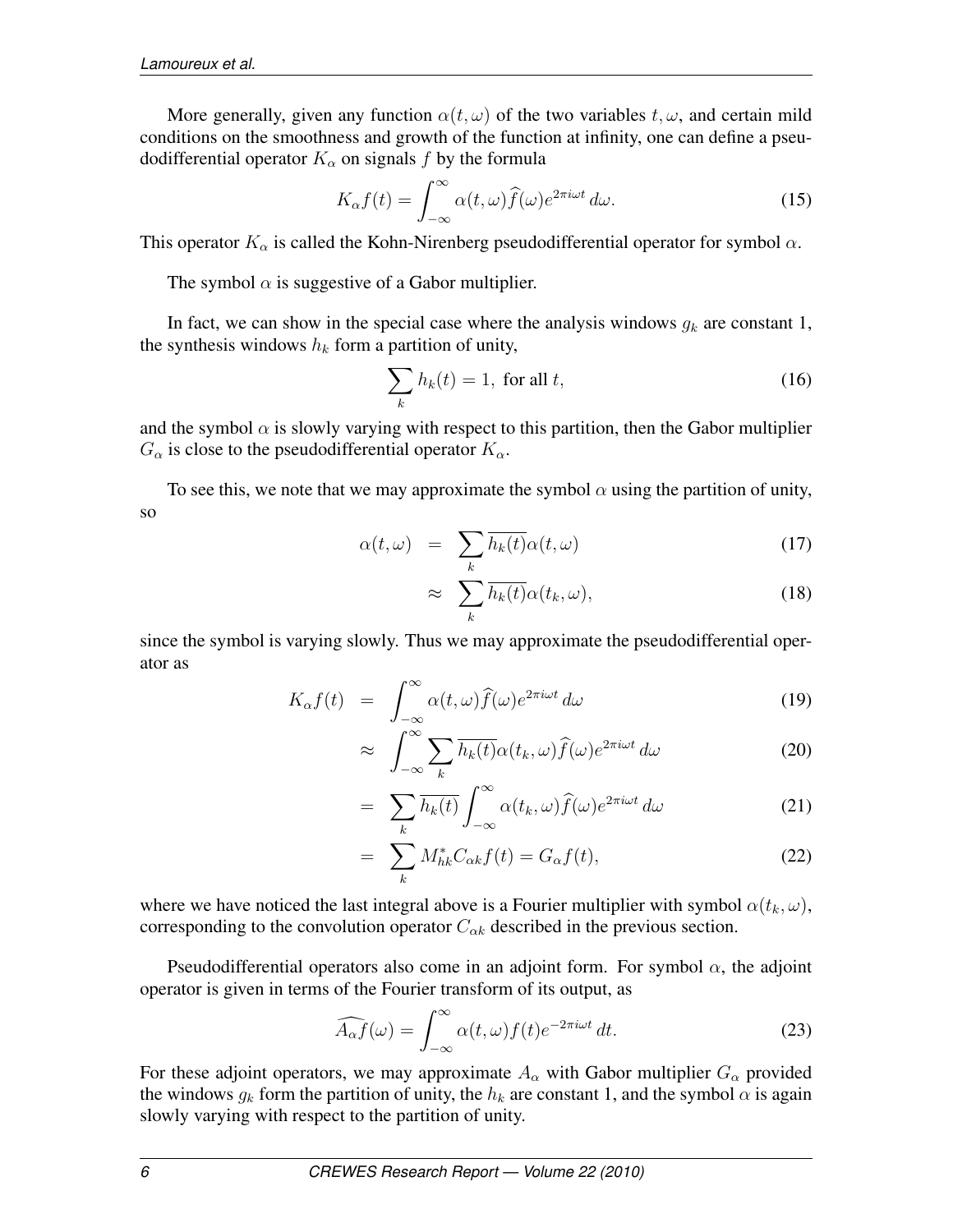#### PRODUCT RESULTS FOR DECONVOLUTION

Gabor methods have been used extensively for seismic trace deconvolution (see Margrave and Lamoureux (2001); Margrave et al. (2002, 2004); Montana and Margrave (2006).). A key fact used in the decon algorithm is that the source, reflectivity, and attenuation process approximately factor in the Gabor domain. That is, for seismic data  $d(t)$  recorded from a seismic test with source input  $s(t)$ , reflectivity  $r(t)$ , and attenuation process given by symbol  $\alpha(t, \omega)$ , we expect an approximate factorization in the form

$$
\mathcal{G}d(t,\omega) \approx \widehat{s}(\omega)\alpha(t,\omega)\mathcal{G}r(t,\omega),\tag{24}
$$

where  $\mathcal{G}d$ ,  $\mathcal{G}r$  are the Gabor transforms of the recorded data and reflectivity respectively, and  $\hat{s}$  is the Fourier transform of the source wavelet.

This approximation has been noticed numerically in our earlier work. We can justify it mathematically using the approximations in the last section. We assume the attenuation symbol  $\alpha(t, \omega)$  is slowly varying relative to the partition of unity given by windows  $q_k$ , and the source wavelet is concentrated to a small time interval near  $t = 0$ . These are reasonable physical assumptions in the case of moderate Q-attenuation and an impulse source (eg. dynamite blast).

Our mathematical model for the seismic experiment is that the recorded data  $d(t)$  is obtained as the result of an attenuation operators  $A_{\alpha}$  (expressed in the adjoint form of a pseudodifferential operator with symbol  $\alpha$ ), applied to the relectivity, and then convolved with the source wavelet. That is, we may write the data as the output of a sequence of operations

$$
d = s * (A_{\alpha}r), \tag{25}
$$

with  $*$  denoting the convolution operator over time.

The Gabor transform for signal  $d$  is obtained by taking the Fourier transform of the product of the signal with the k-th window  $g_k$ , so we obtain an expression in the timefrequency domain of the Gabor transform

$$
\mathcal{G}d(t_k,\omega) = \widehat{g_k \cdot d}(\omega) \tag{26}
$$

$$
= \quad (\widehat{g_k} * \widehat{d})(\omega) \tag{27}
$$

$$
= \widehat{g_k} * (\widehat{s} \cdot \int \alpha(t,\omega)r(t)e^{-2\pi i \omega t} dt)
$$
\n(28)

$$
= \widehat{g_k} * (\widehat{s} \cdot \int \sum_j g_j(t) \alpha(t,\omega) r(t) e^{-2\pi i \omega t} dt)
$$
\n(29)

$$
\approx \widehat{g_k} * (\widehat{s} \cdot \int \sum_j g_j(t) \alpha(t_j, \omega) r(t) e^{-2\pi i \omega t} dt)
$$
\n(30)

where we have used the Fourier transform to change a product into convolution, and used the assumption that the symbol  $\alpha$  is changing slowly with respect to the partition of unity.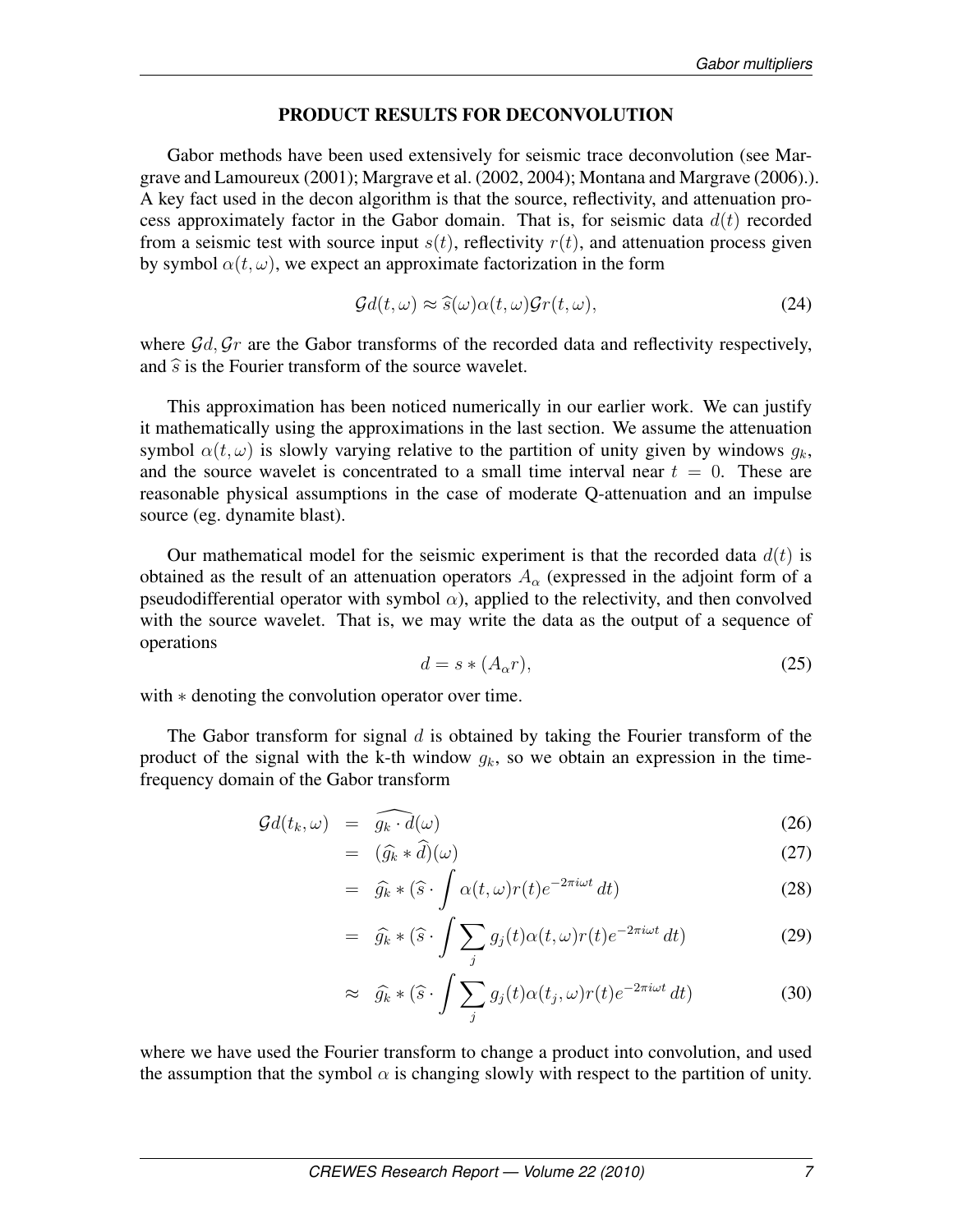Pull out the sum from the integral to obtain

$$
\mathcal{G}d(t_k,\omega) \approx \widehat{g_k} * (\widehat{s} \cdot \sum_j \alpha(t_j,\omega) \int g_j(t)r(t)e^{-2\pi i \omega t} dt)
$$
(31)

$$
= \sum_{j} \widehat{g_k} * (\widehat{s} \cdot \alpha(t_j, \omega) \cdot \widehat{g_j \cdot r}) \tag{32}
$$

$$
= \sum_{j} \widehat{g_k} * \mathcal{F}(s * a_j * (g_j \cdot r)), \tag{33}
$$

where we have used the Fourier transform  $\mathcal F$  to change products to convolutions. We have used the notation  $a_j = a_j(t)$  for the inverse Fourier transform of the function  $\alpha(t_k, \omega)$ , transformed with respect to frequency  $\omega$ . Next, pull the convolution with  $\widehat{g}_k$  into the Fourier transform to obtain

$$
\mathcal{G}d(t_k,\omega) \approx \sum_j \mathcal{F}([s*a_j*(g_j\cdot r)]\cdot g_k). \tag{34}
$$

Now, using the assumption that the attenuated source wavelet  $s * a_j$  has small support, we may pull the factor  $g_k$  past the convolution to get a second approximation

$$
\mathcal{G}d(t_k,\omega) \approx \sum_j \mathcal{F}([s*a_j*(g_j\cdot r\cdot g_k]) \qquad (35)
$$

$$
= \mathcal{F}([s*a_j*(\sum_j g_j \cdot r \cdot g_k)]) \tag{36}
$$

$$
= \mathcal{F}([s*a_j*(r\cdot g_k)]), \qquad (37)
$$

where the sum collapses because of the partition of unity condition on the  $g_j$ .

Now the Fourier transform converts those convolutions to products, so we obtain

$$
\mathcal{G}d(t_k,\omega) \approx \mathcal{F}([s*a_j*(r\cdot g_k)]) \tag{38}
$$

$$
= \hat{s}(\omega) \cdot \alpha(t_k, \omega) \cdot \widehat{r \cdot g_k}(\omega) \tag{39}
$$

$$
= \hat{s}(\omega) \cdot \alpha(t_k, \omega) \cdot \mathcal{G}r(t_k, \omega) \tag{40}
$$

where we use again the fact that the Gabor transform of  $r$  is just the Fourier transform of the product  $r \cdot g_k$ .

This verifies the approximate factorization.

## Q-ATTENUATION

Gabor deconvolution, discussed in the previous section, models the earth's attenuation process with a pseudodifferential operator whose symbol  $\alpha(t, \omega)$  decays exponentially with time and frequency. More precisely, the symbol magnitude is given by

$$
|\alpha(t,\omega)| = e^{-t\pi|\omega|/Q},\tag{41}
$$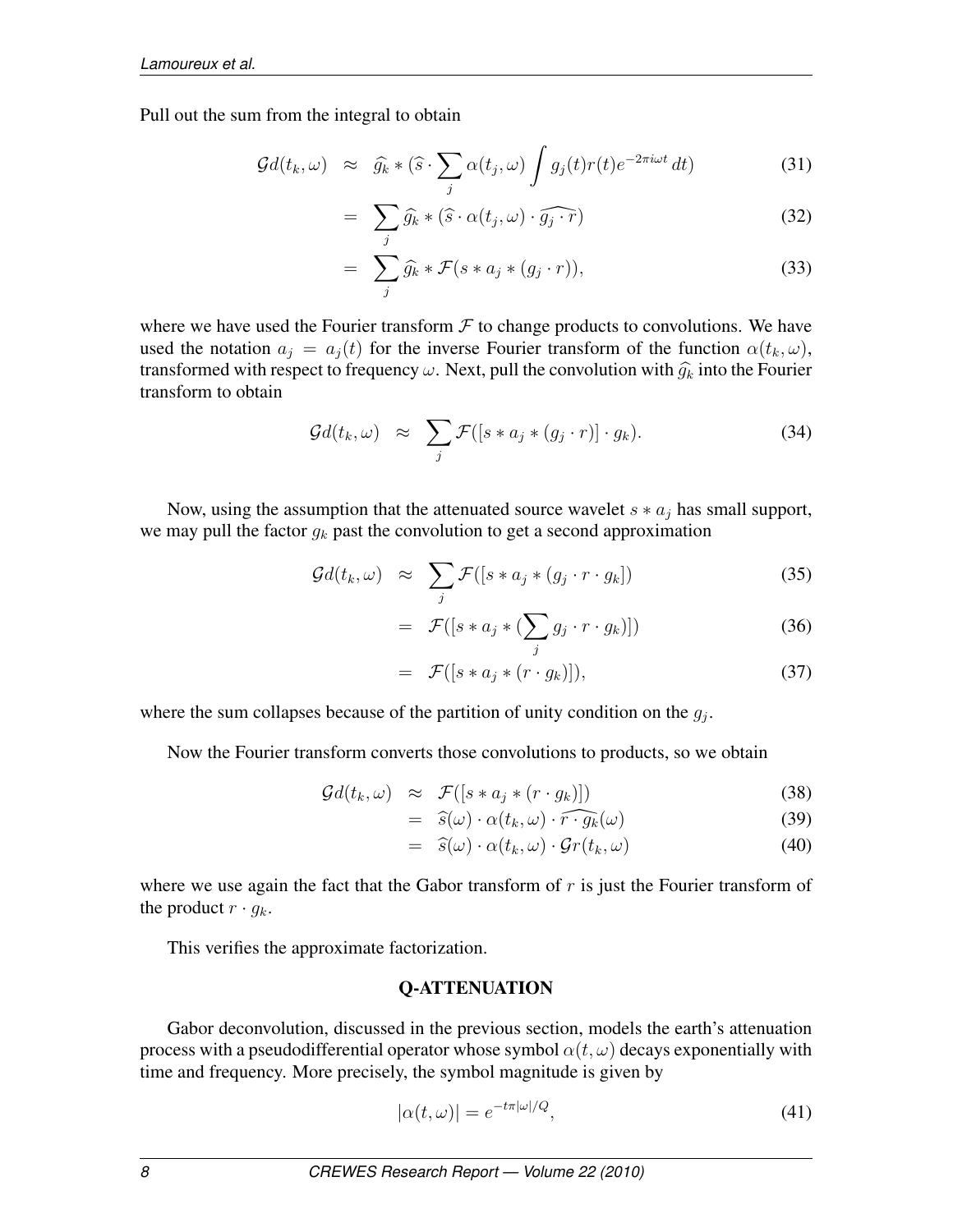for a fixed constant Q, positive time t and frequency  $\omega$ . For discretely sampled signals, we may assume the exponential decay holds only to Nyquist, so we obtain a Fourier series expansion for the log amplitude as

$$
\log |\alpha(t,\omega)| = -t\pi|\omega|/Q = -(t\pi/Q) \cdot \sum_{n=0}^{\infty} a_n \cos(\pi n\omega/Nyq), \text{ for } \omega \in [-Nyq, Nyq],
$$
\n(42)

where the  $a_n$  are the coefficients in the cosine expansion of the even function  $|\omega|$ .

The phase of the symbol is obtained from the minimum phase assumption, and thus is given as the exponential of the harmonic conjugate of the log amplitude. The conjugate of cosines are sines, so we have explicitly

$$
\arg \alpha(t,\omega) = -(t\pi/Q) \cdot \sum_{n=1}^{\infty} a_n \sin(\pi n\omega/Nyq), \text{ for } \omega \in [-Nyq, Nyq]. \tag{43}
$$

This phase factor may also be obtained by taking the Hilbert transform of the log amplitude spectrum at fixed time  $t$ , which is an alternative method of obtaining the harmonic conjugate.

The symbol is thus determined by combining these two terms, so

$$
\alpha(t,\omega) = \exp(-(t\pi/Q) \cdot \sum_{n=0}^{\infty} a_n (\cos(\pi n\omega/Nyq) + i\sin(\pi n\omega/Nyq)).
$$
 (44)

In a numerical implementation, the infinite sum may be replaced by the finite sum of the Fast Fourier Transform. The minimum phase symbol  $\alpha(t, \omega)$  can be easily obtained from a cepstral computation, such as in the MATLAB command 'rceps,' in the Signal Processing Toolkit.

In Figure 6 we demonstrate the effect of Q-attenuation on two pulses, one at time delay  $t = 1$ , another at time  $t = 2$ . The first pulse is only moderately attenuated, with a slight phase delay. The second pulse has greater attenuation, and a greater phase delay, due to the increased effect of the term  $\exp(-t\pi/Q|\omega|)$ . These attenuated pulses were computed numerically, using an exact formula phase and amplitude terms in the attenuation operators.

The observed increasing phase delay is a consequence of the mathematical operator implementing the minimum phase Q-attenuation. This may be the source of an observed linear phase error in Gabor deconvolution, discussed in Montana and Margrave (2005).

The Gabor multiplier implementation replaces the symbol  $\alpha(t, \omega)$  with a sampled version  $\alpha(t_k, \omega)$ . The resulting operator is locally minimum phase preserving, but we have no results to show that it is globally so.

It is possible to consider Gabor multipliers that model more general attenuation processes, where the value of Q changes with the window, such as

$$
|\alpha(t_k, \omega)| = \exp(-t_k \pi |\omega| / Q_k), \tag{45}
$$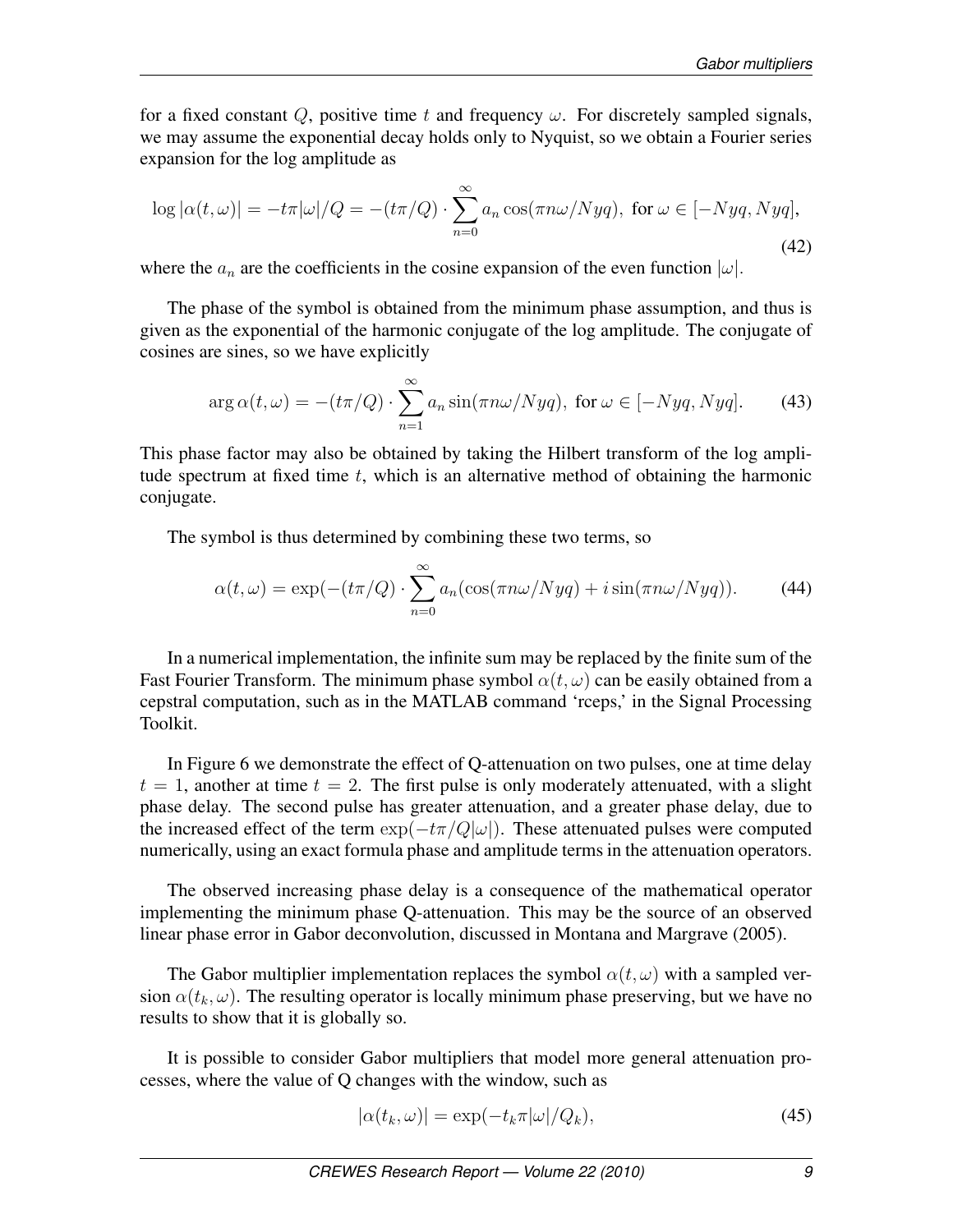

FIG. 6. Two pulses and the result of Q-attenuation.

or where the Q value depends on frequency

$$
|\alpha(t_k, \omega)| = \exp(-t_k \pi |\omega| / Q(\omega)).
$$
\n(46)

However, we do not have a theory that indicates when such operators are minimum phase preserving, which would be a useful physical constraint on our model.

## WAVEFIELD PROPAGATORS

The windowing method of Gabor multipliers may be used to propagate a wavefield through a complicated velocity model, as discussed in Ma and Margrave (2008). As a demonstration of the method, we consider here the case of wave propagation through a salt dome. Figure 7 show the velocity model for a complex geological region around a salt dome, with velocities ranging from a low of 1500 m/s to a high of 4500 m/s. We can approximate this complex region using six spatial windows, each one representing one fixed velocity, for six evenly spaced velocities between 1500 and 4500 m/s. A fixed velocity wavefield propagator is created for each window, and the full wavefield is decomposed by each window, propagated one time step, and the various parts recombined before repeating the window/propagate step again.

Figures 8 through 10 show every tenth step of the iteration. Observe in the last few frames how the presence of the salt dome is indicated by the acceleration and breakup of the wavefront.

# ACKNOWLEDGMENTS

We gratefully acknowledge the continued support of MITACS through the POTSI research project and its industrial collaborators, the support of NSERC through the CREWES consortium and its industrial sponsors, and support of the Pacific Institute for the Mathematical Sciences.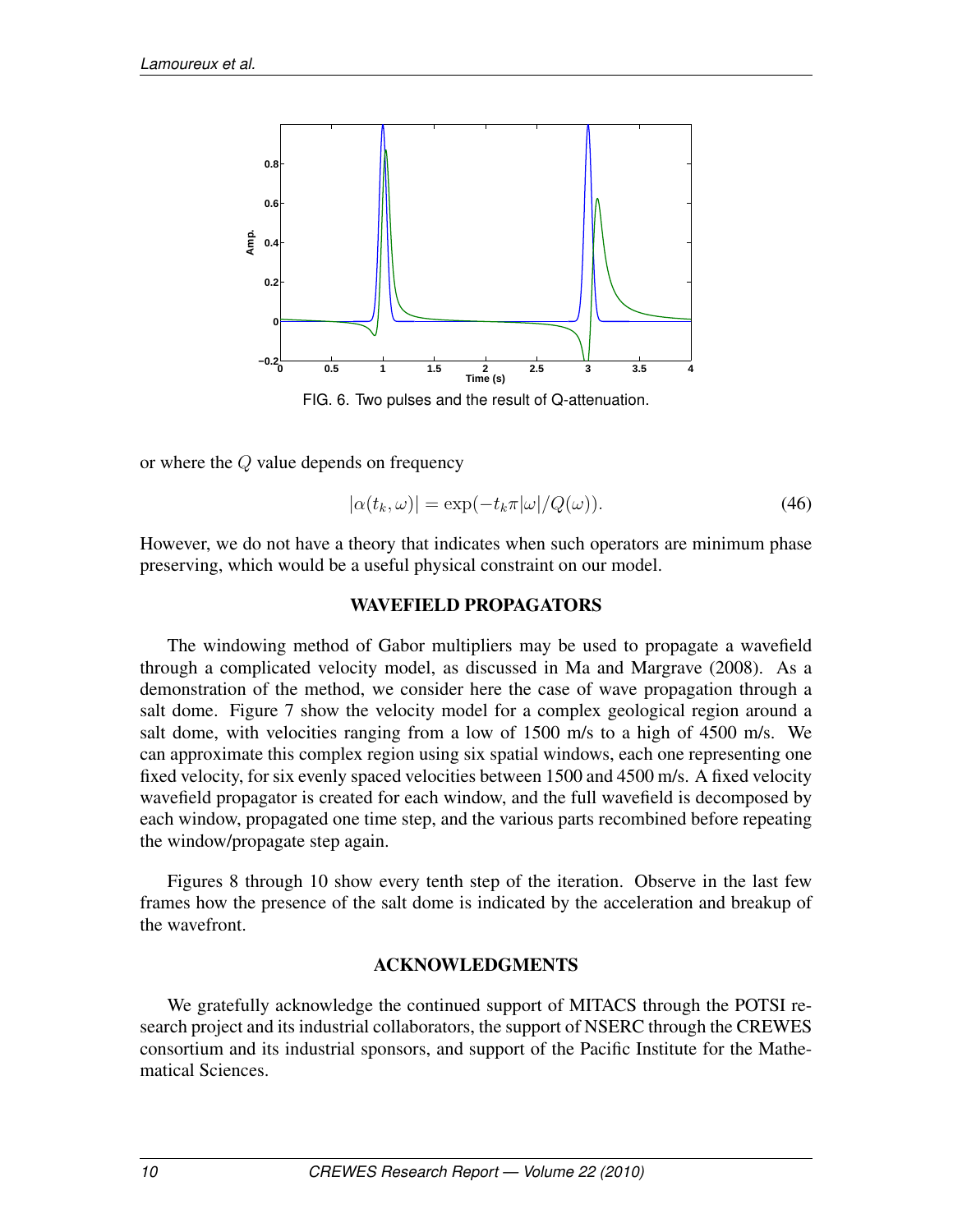

FIG. 7. EAGE Salt model velocity field, 1500-4500 m/s.

#### **REFERENCES**

- Asgari, M., and Khosravi, A., 2005, Frames and bases of subspaces in Hilbert spaces: J. Math. Anal. Appl., 308, 541–553.
- Casazza, P., and Kutyniok, G., 2004, Frames of subspaces: (Wavelets, Frames and Operator Theory) Contemp. Math., 345, 87–113.
- Eldar, Y., 2003, Sampling with arbitrary sampling and reconstruction spaces and oblique dual frame vectors: J. Fourier Anal. Appl., 9, No. 77–96.
- Fornasier, M., 2003, Decompositions of Hilbert spaces: Local construction of global frames, *in* Bojanov, B., Ed., Proc. Int. Conf. on Constructive Function Theory Varna, DARBA, Sofia, 271–281.
- Fornasier, M., 2004, Quasi-orthogonal decompositions of structured frames: J. Math. Anal. Appl., 289, 180– 199.
- Lamoureux, M. P., and Margrave, G. F., 2009, Generalized frames for Gabor operators in imaging: CREWES Research Reports, 21.
- Lamoureux, M. P., Margrave, G. F., and Ismail, S., 2008, Solving physics pde's using Gabor multipliers, Research report, CREWES.
- Li, S., and Ogawa, H., 2004, Pseudoframes for subspaces with applications: J. Fourier Anal. Appl., 10, 409–431.
- Ma, Y., and Margrave, G. F., 2008, Seismic depth imaging with the Gabor transform: Geophysics, 73, S91– S97.
- Margrave, G. F., Gibson, P. C., Grossman, J., Iliescu, V., and Lamoureux, M. P., 2004, The Gabor transform, pseudodifferential operators, and seismic deconvolution: Integrated Computer-Aided Engineering, 9, 1– 13.
- Margrave, G. F., and Lamoureux, M. P., 2001, Gabor deconvolution: CREWES Research Reports, 13.
- Margrave, G. F., Lamoureux, M. P., Grossman, J., and Iliescu, V., 2002, Gabor deconvolution of seismic data for source waveform and Q correction: Expanded abstracts of the Society of Exploration Geophysicists, 72, 2190–2193.
- Montana, C. A., and Margrave, G. F., 2005, Phase correction in Gabor deconvolution: Expanded abstracts of the Society of Exploration Geophysicists, 75.
- Montana, C. A., and Margrave, G. F., 2006, Surface consistent Gabor deconvolution: Expanded abstracts of the Society of Exploration Geophysicists, 76.

Sun, W., 2006, G-frames and g-Riesz bases: J. Math. Anal. Appl., 322, 437–452.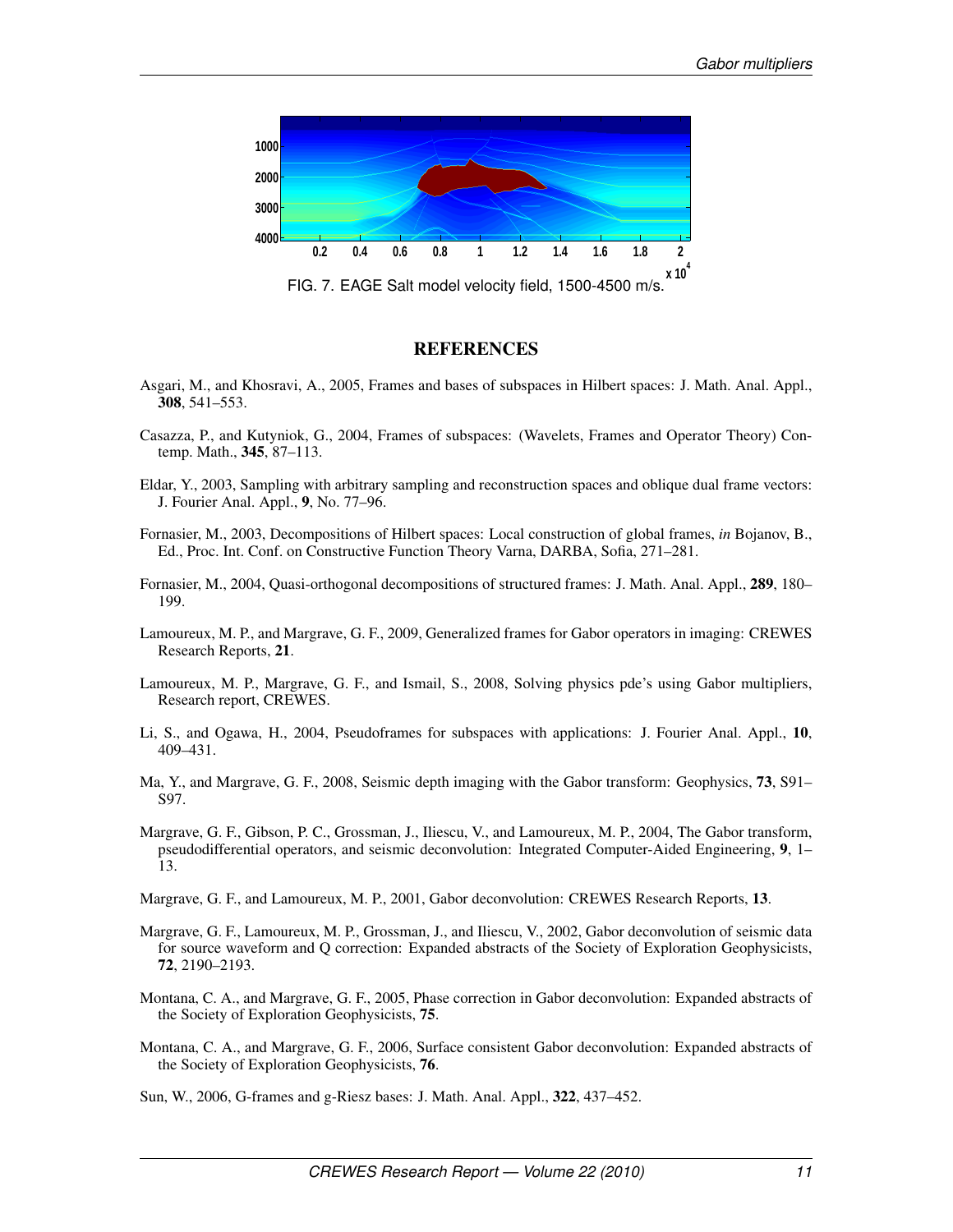

FIG. 8. Numerical simulation of seismic wave propagation through salt model.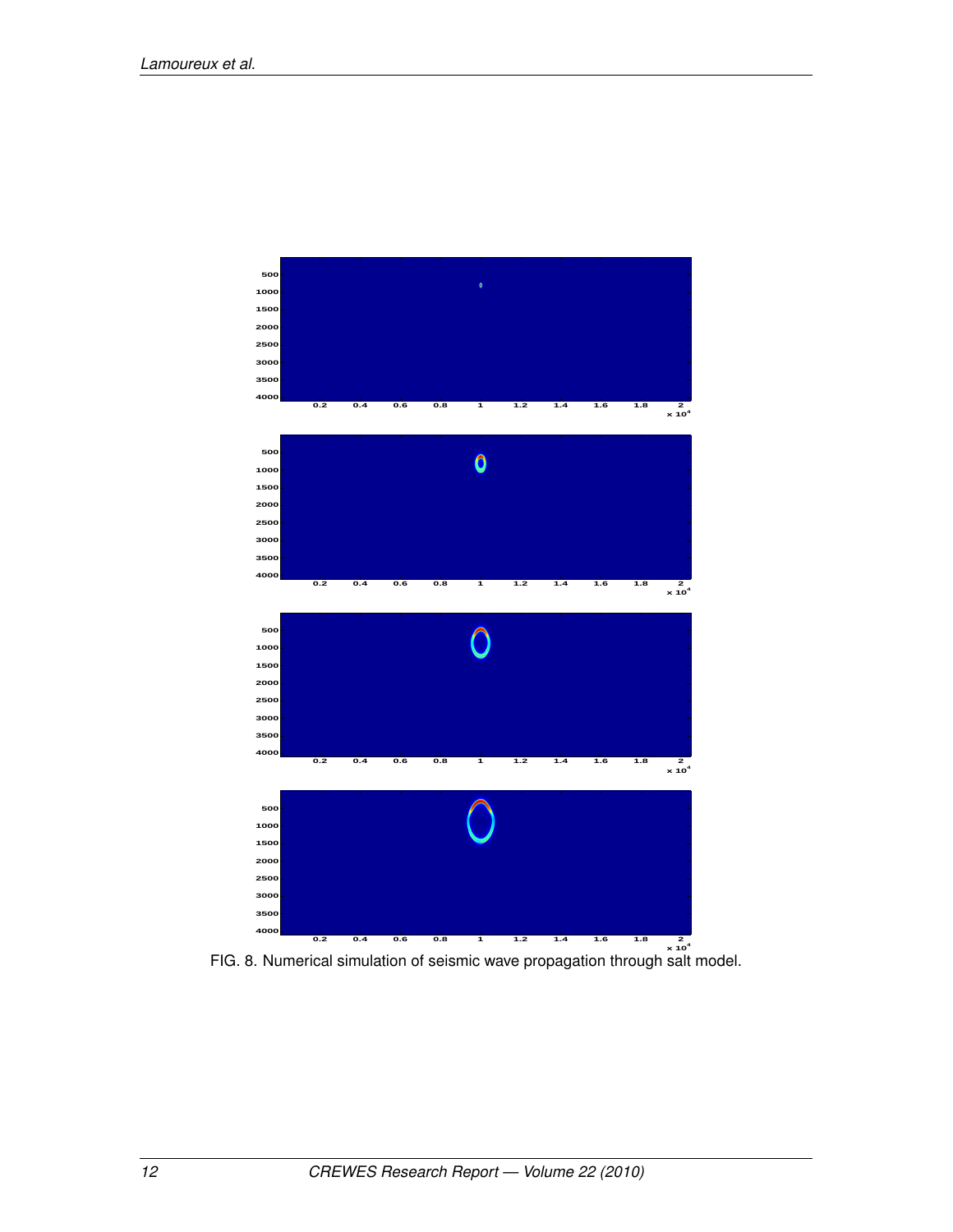

FIG. 9. Numerical simulation of seismic wave propagation through salt model.